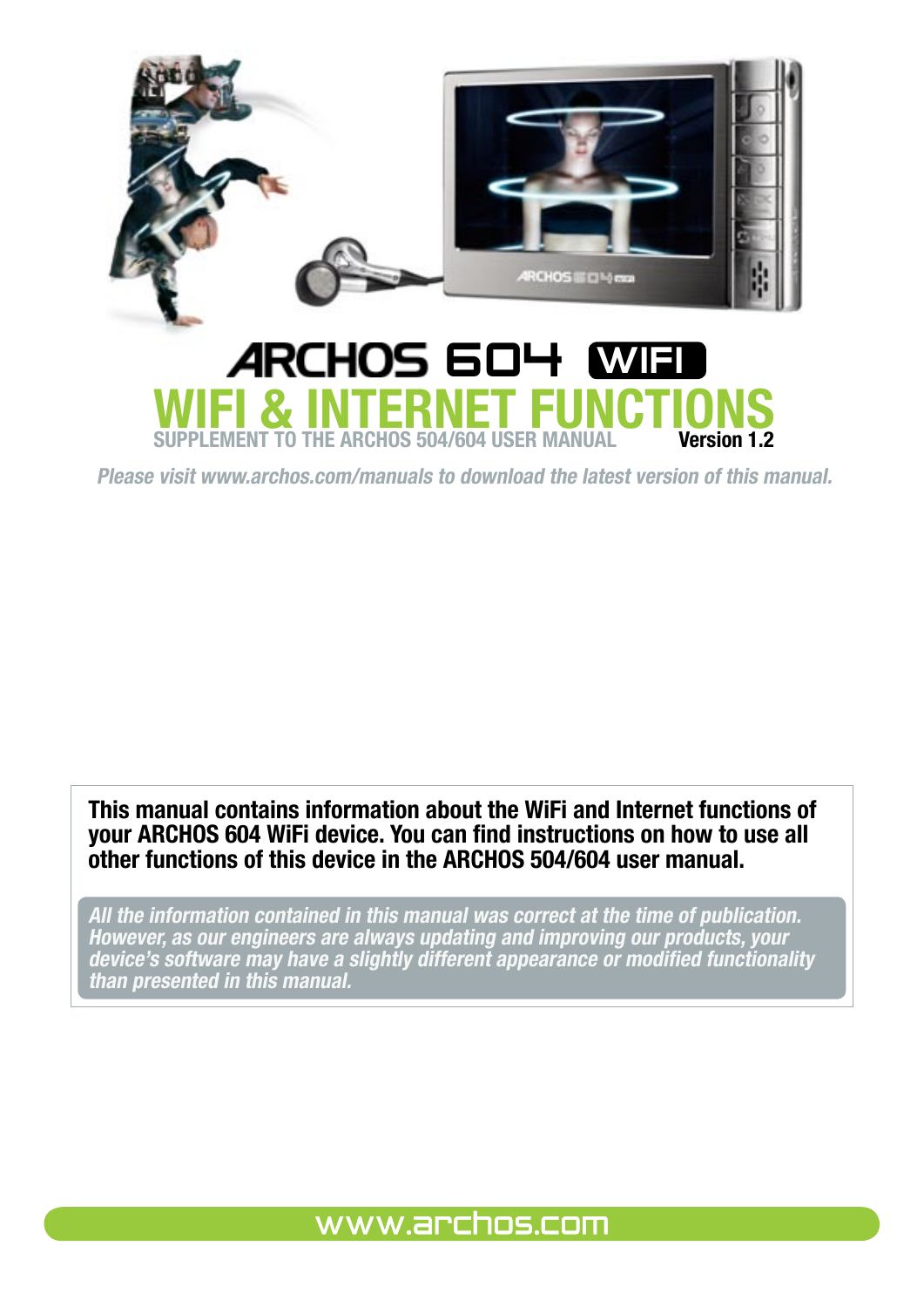# TABLE OF CONTENTS

| 1.3 BROWSING OTHER COMPUTERS ON THE NETWORK  8 |  |
|------------------------------------------------|--|
|                                                |  |
|                                                |  |
|                                                |  |
|                                                |  |
|                                                |  |
|                                                |  |
|                                                |  |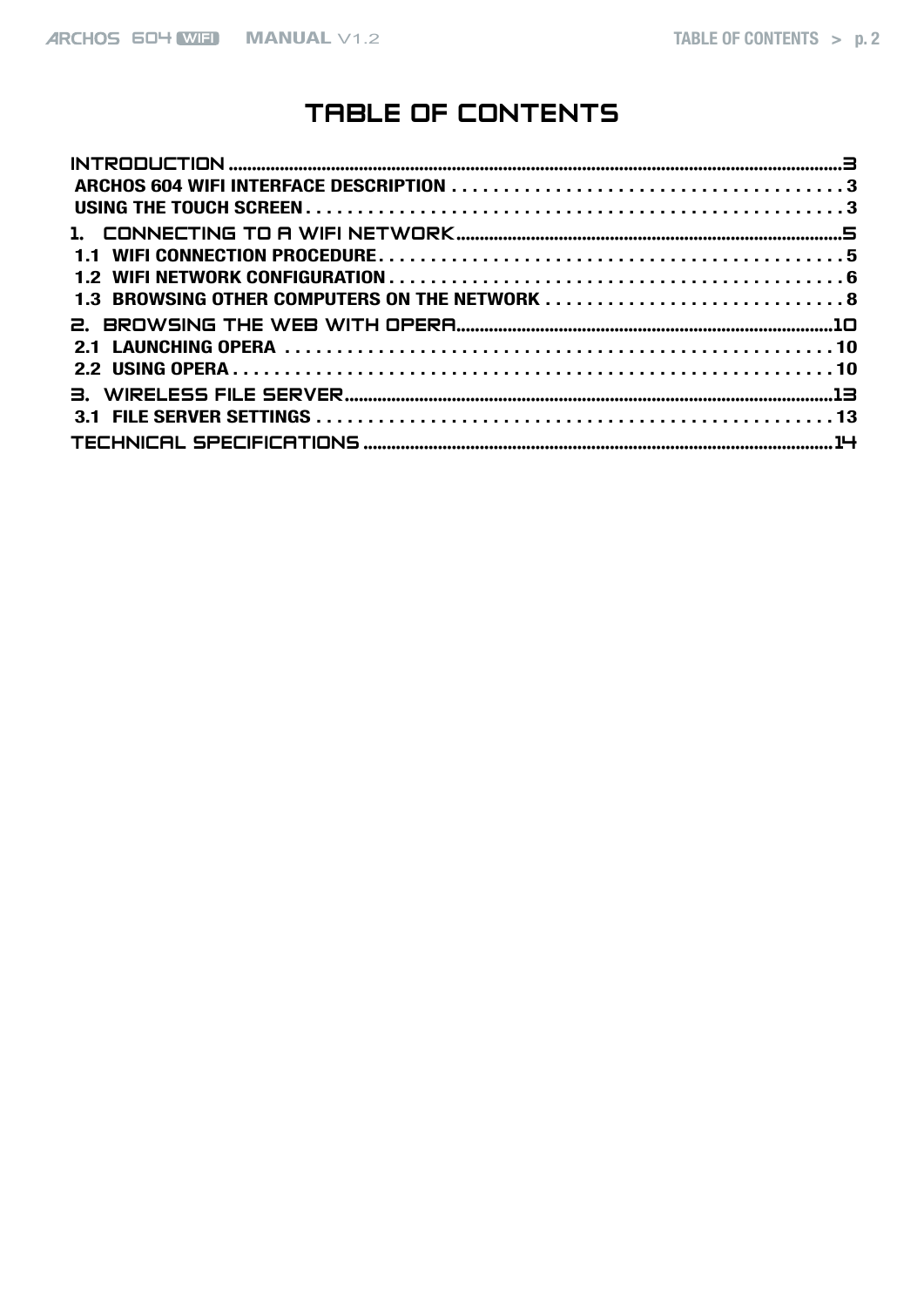# <span id="page-2-0"></span>Introduction

# ARCHOS 604 WiFi Interface Description



The Home Screen of the ARCHOS 604 WiFi has one more icon than that of the ARCHOS 604: the Opera™ Web Browser. See: [Browsing the](#page-9-1)  [Web with Opera](#page-9-1).

There is also an extra menu item: Enable WiFi  $\circled{?}$ . See: [Connecting to a WiFi Network](#page-4-1).

# Using the Touch Screen



Your ARCHOS 604 WIFI device is equipped with a touch screen.

Most screen areas will react when you tap on them using the included stylus or your finger.

Below is a description of the main tactile screen areas and a few tips on how to use the touch screen.

#### Tactile Screen Areas

### Status Bar

- When a cross appears at the right end of the status bar, you can tap on it to exit the current screen.
- This is equivalent to pressing the  $\times$  button.





### **Tabs**

- You can tap on the tab icon  $(\circ)$  to switch between the available screens. This is equivalent to pressing the  $\circ$  button.
- You can also tap directly on one of the tabs to access the corre-•sponding screen.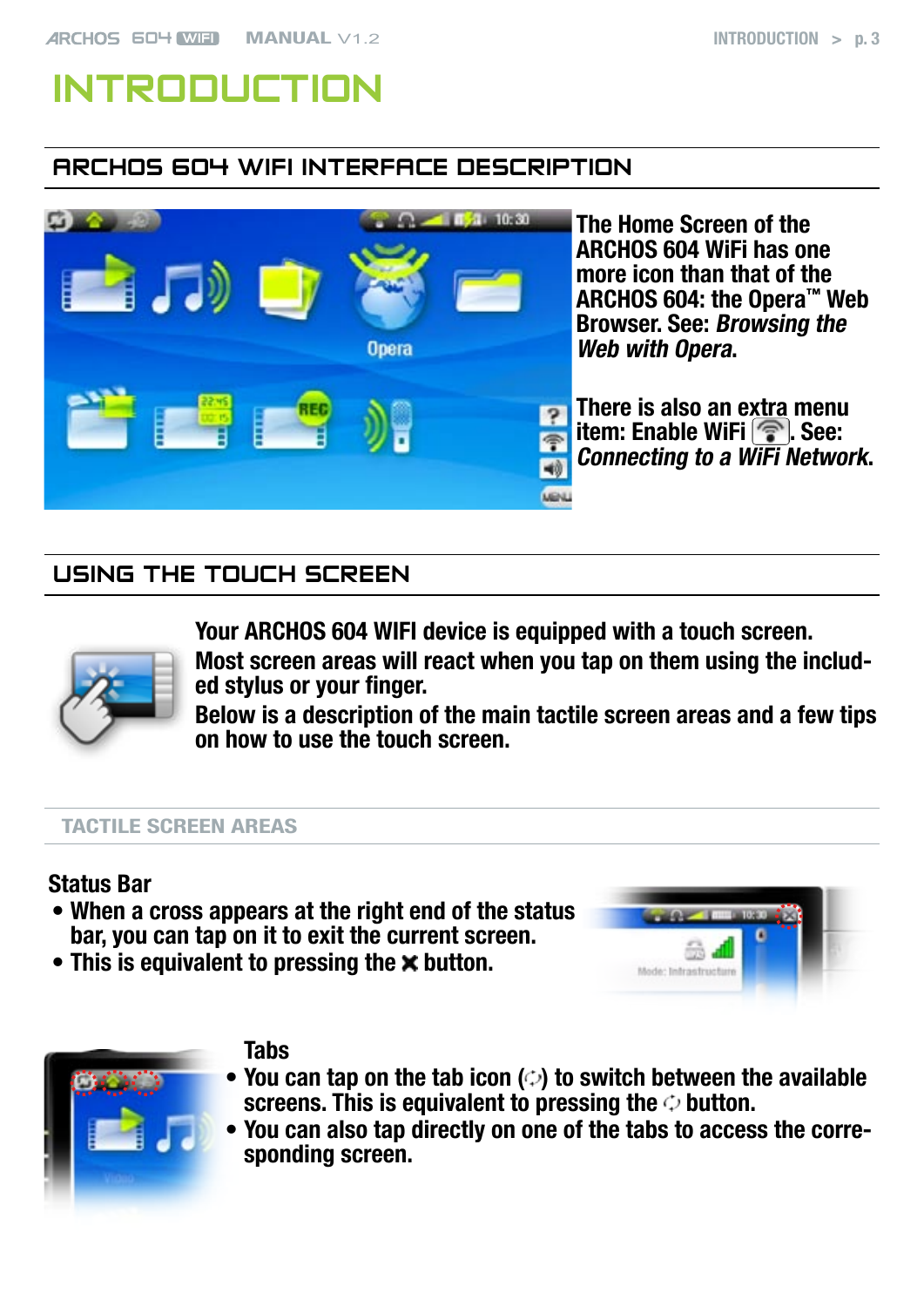### Menu

- You can tap on the MENU word at the bottom right of the screen or directly on one of the icons. The available menu items will appear.
- This is equivalent to pressing the MENU button.
- You can then tap on an item or on its icon to select it. •





Selecting Icons, Launching Files, etc.

- In the Home Screen or in the Setup Screen, you can tap directly on an icon to select it. Tap a second time to launch the application. This is equivalent to highlighting the icon with the navigation pad and then pressing  $QK$ .
- In a browser window, in the ARCLibrary, in the photo wall etc., you can tap twice on a file, song or video to launch it.

Other Touch Screen Actions

- When watching a video or listening to music, you can tap on the progression bar to go directly to a different location in the video or song. You can also drag the cursor in the progression bar to another location in the video or song.
- In the screens where it appears, the volume bar can be dragged in the same way.
- VIDEO 01.avi mm = 10.30 **4 AUTO**  $\mathbf{u}$ r an  $\overline{ }$  $H<sub>4</sub>$ н 40  $0:01:57$  $0:00:46$ **Letters**
- In the Archos file browser, you can drag the scroll bar up and down.
- In the PDF viewer and in the Opera™ Web browser, you can scroll up and down by tapping on the page and dragging it up or down (be careful not to tap on a link!).

#### **PRECAUTIONS**

In order to keep your touch screen in good condition, and to avoid damaging the screen surface, you should use only the included stylus or your finger.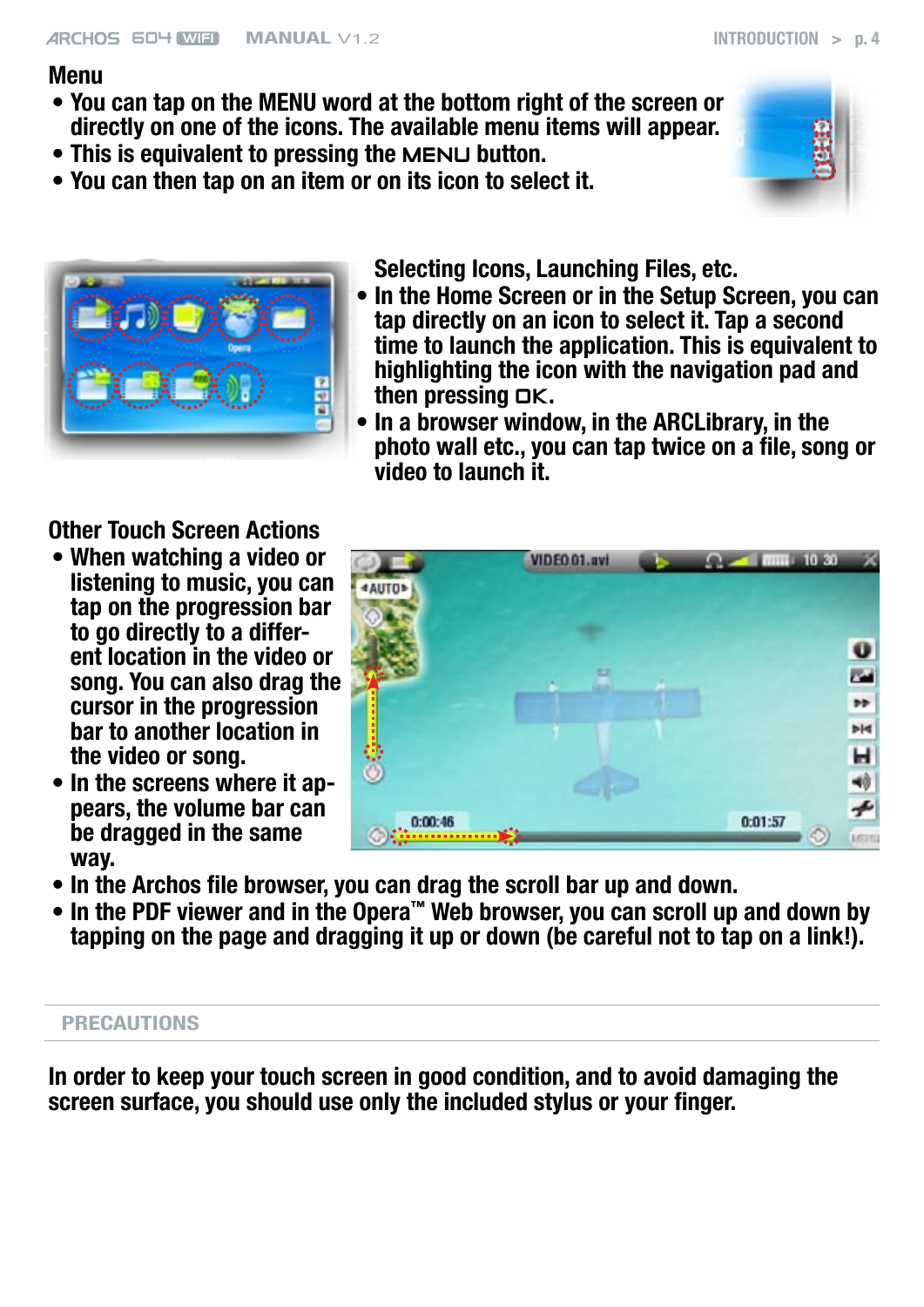# <span id="page-4-1"></span><span id="page-4-0"></span>1. Connecting to a WiFi Network



Your ARCHOS 604 WIFI can connect to a variety of wireless networks, thus enabling you to browse the Internet or share files with other ARCHOS devices or computers, for example.

# 1.1 WiFi Connection Procedure

#### ENABLING WiFi

From the Home Screen, press MENU and select the Enable WiFi  $\sqrt{\hat{m}}$  menu item. Your device will scan for available WiFi networks.

- The first time you use your device, you may get a message "No configured net-• works found". Highlight 'View available networks' and press  $\Box K$ . The list of avail-<br>able networks will be displayed.
- If your ARCHOS device finds networks that you have previously used and configured, it will connect automatically to one of them.
- If you get the message "Could not connect to any network", highlight 'View available networks' and press OK. The list of available networks will be displayed.

Once you are connected to a WiFi network, the status bar icon (MiFi not connected) will become (WiFi connected). There is no status bar icon at all when WiFi is not enabled.

#### THE LIST OF AVAILABLe NETWORKS

The list of available networks shows all the wireless networks in range of your device.

To refresh the list, select the 'Scan for networks' menu item.

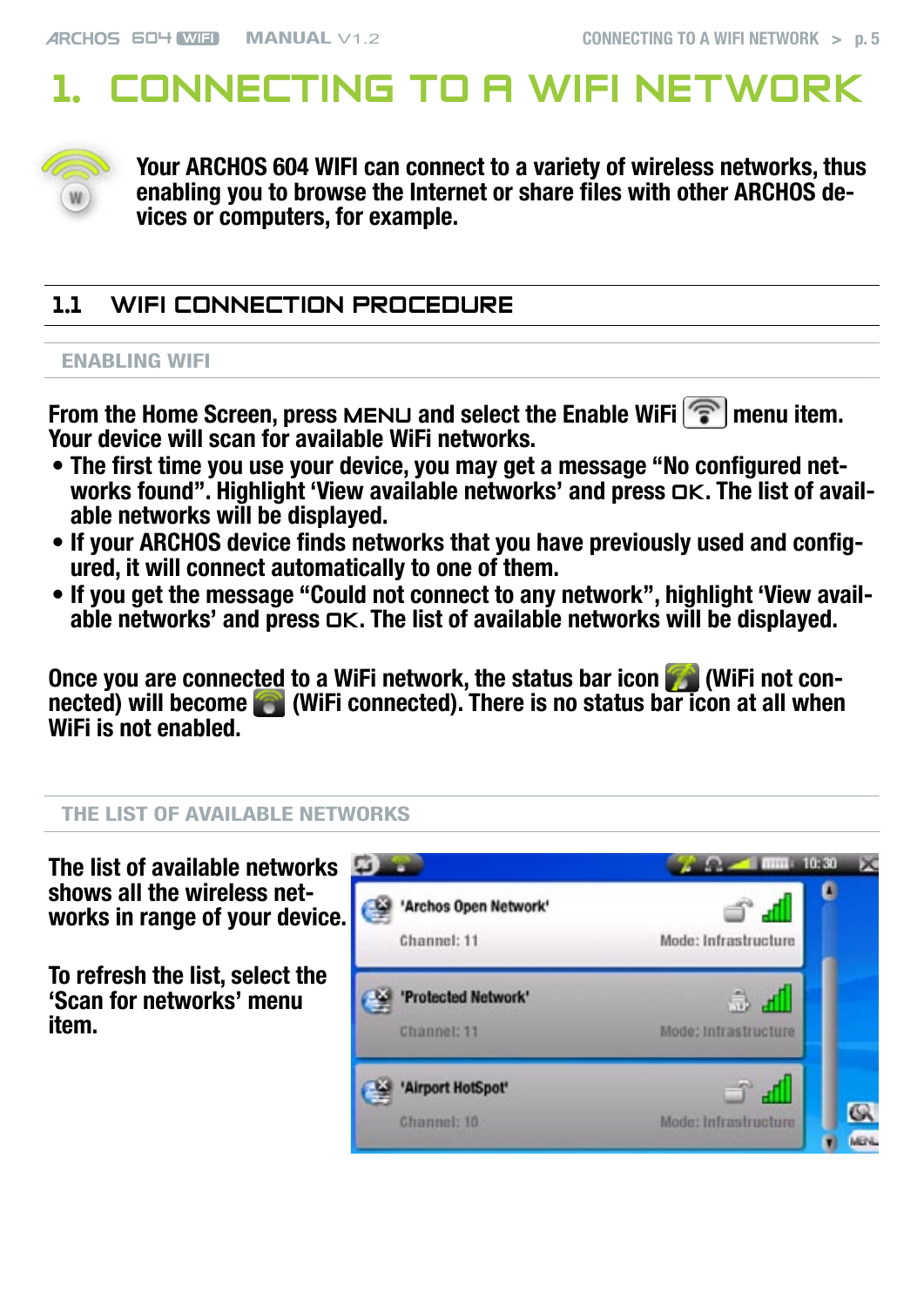<span id="page-5-0"></span>In the list of available networks, for each network you will see the following information:

the name of the network (SSID), if it is broadcasted (if the SSID is not broadcasted, you will be prompted to enter it in the next configuration screen)



To select a network and start the connection process, simply tap on the one that you want to connect to (your home wireless network or a free hotspot), or select it using  $\dagger/\dagger$  and pressing  $\Box K$ .

You will be taken to the configuration screen for this network, where you will have to enter some information to set up your access to this network.

### 1.2 WiFi Network Configuration

In order to connect to a wireless network, the ARCHOS 604 WIFI will need some specific information about the network. Your device will automatically pick up certain pieces of information that it needs. You can enter the rest of the information manually in the network's configuration screen, as shown in the following sections.

Note that your device will remember the network connection information that you enter, in order to re-use it and connect automatically to the network when it is in range.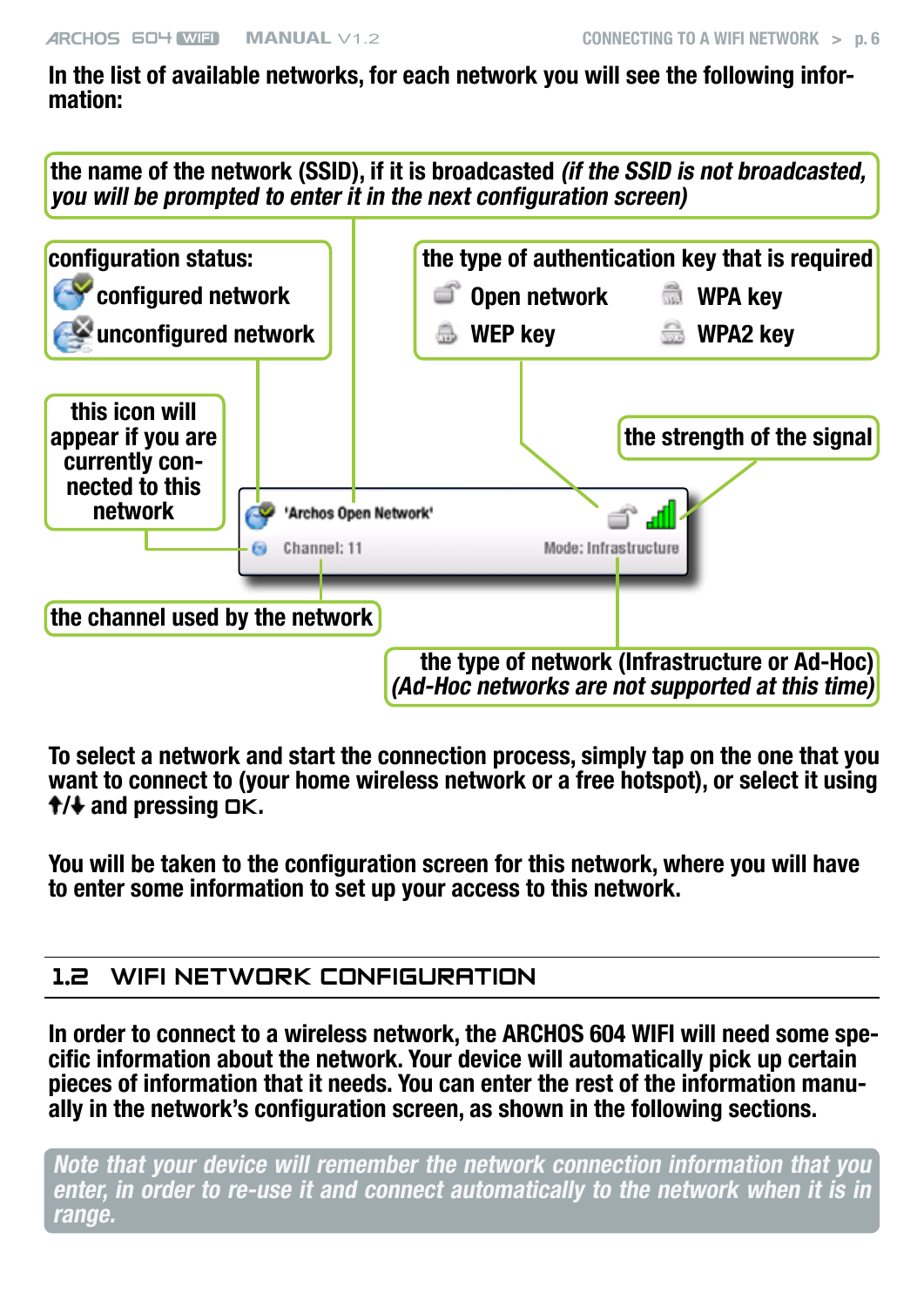#### OPEN NETWORKS

Open networks do not require an authentication key.

If the network has automatic configuration turned on (DHCP), simply tap on the 'Connect' button, and your ARCHOS 604 WiFi will connect to this network, provided the signal is strong enough.

If the network needs to be configured manually, press the  $\rightarrow$  button to select the 'Manual' setting on the 'Configuration' parameter. Other parameters will appear: the required information can be obtained from the person who manages the network.

When you have finished entering all the information, tap on the 'Connect' button, and your ARCHOS 604 WiFi will connect to this network, provided the signal is strong enough.

#### PROTECTED NETWORKS (WEP, WPA OR WPA2 KEY)

Encrypted networks require an authentication key to connect.

The type of key (WEP, WPA or WPA2) will be detected automatically by your device.

The rest of the required information can be obtained from the person who manages the network.





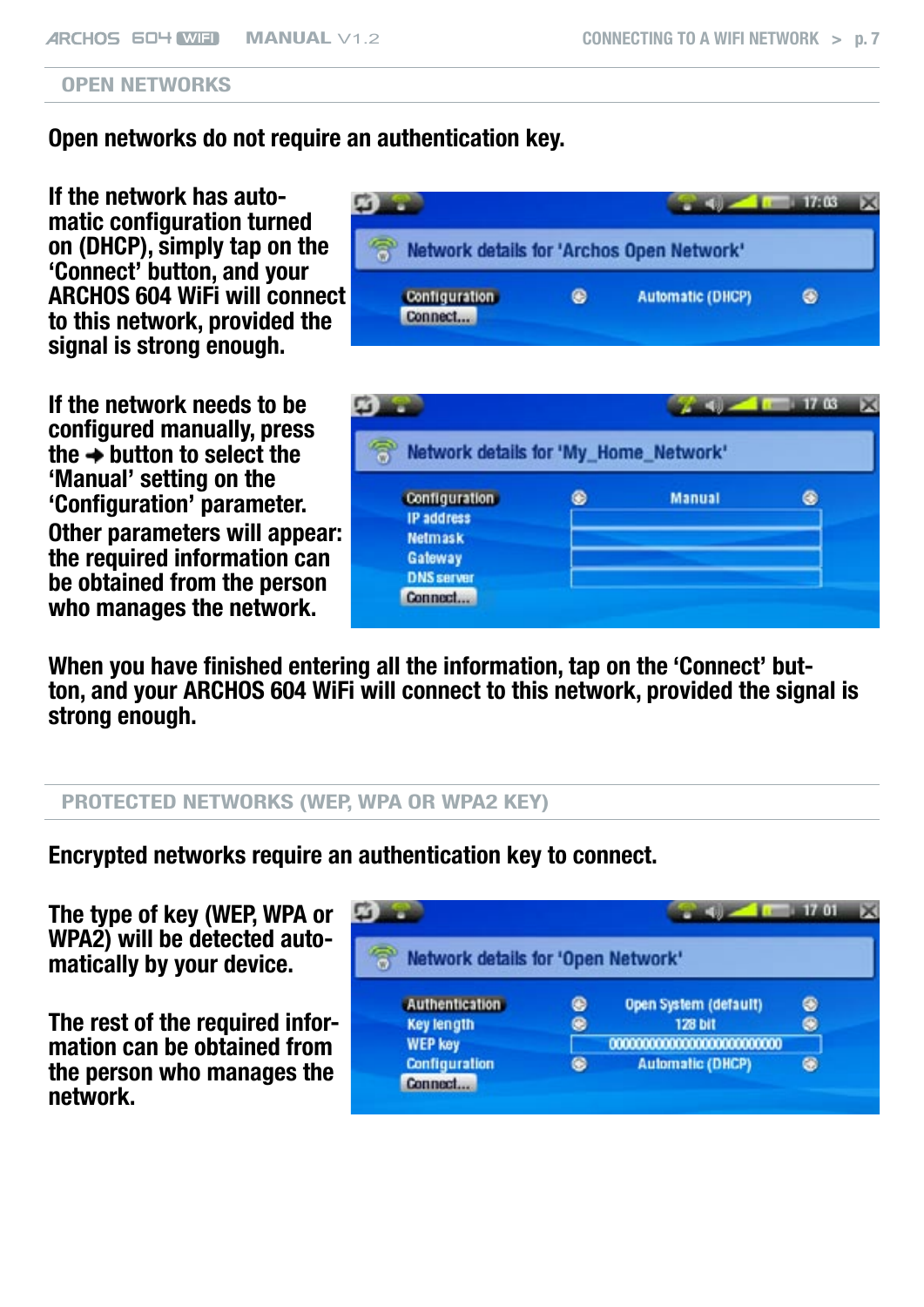### <span id="page-7-0"></span>You will have to specify the following settings:

- Authentication: (for WEP networks only) the network's authentication method can be based on an 'Open system (default)' or a 'Shared key'.
- Key length: (for WEP networks only) the authentication key can be 10 characters long (64bit) or 26 characters long (128bit) (hexadecimal characters).
- Key: type in the authentication key. You will be taken to a virtual keyboard: type in the key and tap on OK when you have finished.
- Configuration: it can be 'Automatic (DHCP)' or 'Manual'.
	- If it is 'Automatic (DHCP)', then you do not have to enter any more information. Simply tap on the 'Connect' button, and your ARCHOS 604 WiFi will connect to this network, provided the signal is strong enough.
	- If you must configure the network manually, select the 'Manual' setting. Other parameters will appear: the required information can be obtained from the person who manages the network.

When you have finished entering all the information, tap on the 'Connect' button, and your ARCHOS 604 WiFi will connect to this network, provided the signal is strong enough.

# 1.3 Browsing OTHER COMPUTERS ON the Network

When you are connected to a Windows® network, you can browse the shared folders of other computers in the network, using the Archos File Browser.

From the Home Screen, select the Browser icon. Once in the browser, select 'Network'. Your device will search for other computers in the Windows® network and you can start browsing their shared contents.



If WiFi is not enabled or if you are not connected to a network, the device will scan for available networks and connect to a known network or display the list of available networks so that you can connect to one of them.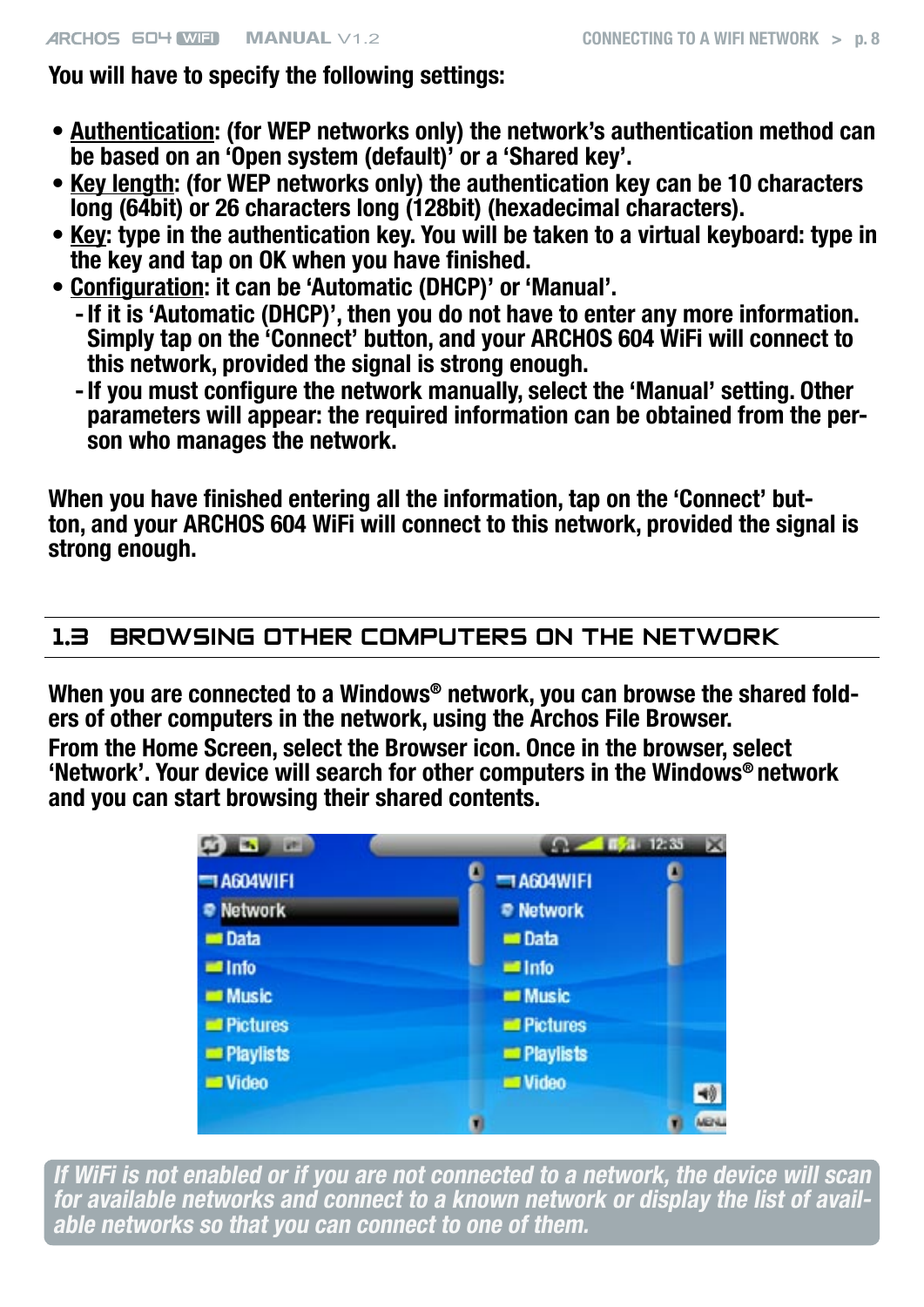Using the Archos double browser, you will be able to transfer files from a computer onto your device, or transfer files from your device onto a computer's write-enabled shared folder (see *Copying files and folders* in the ARCHOS 604 user manual).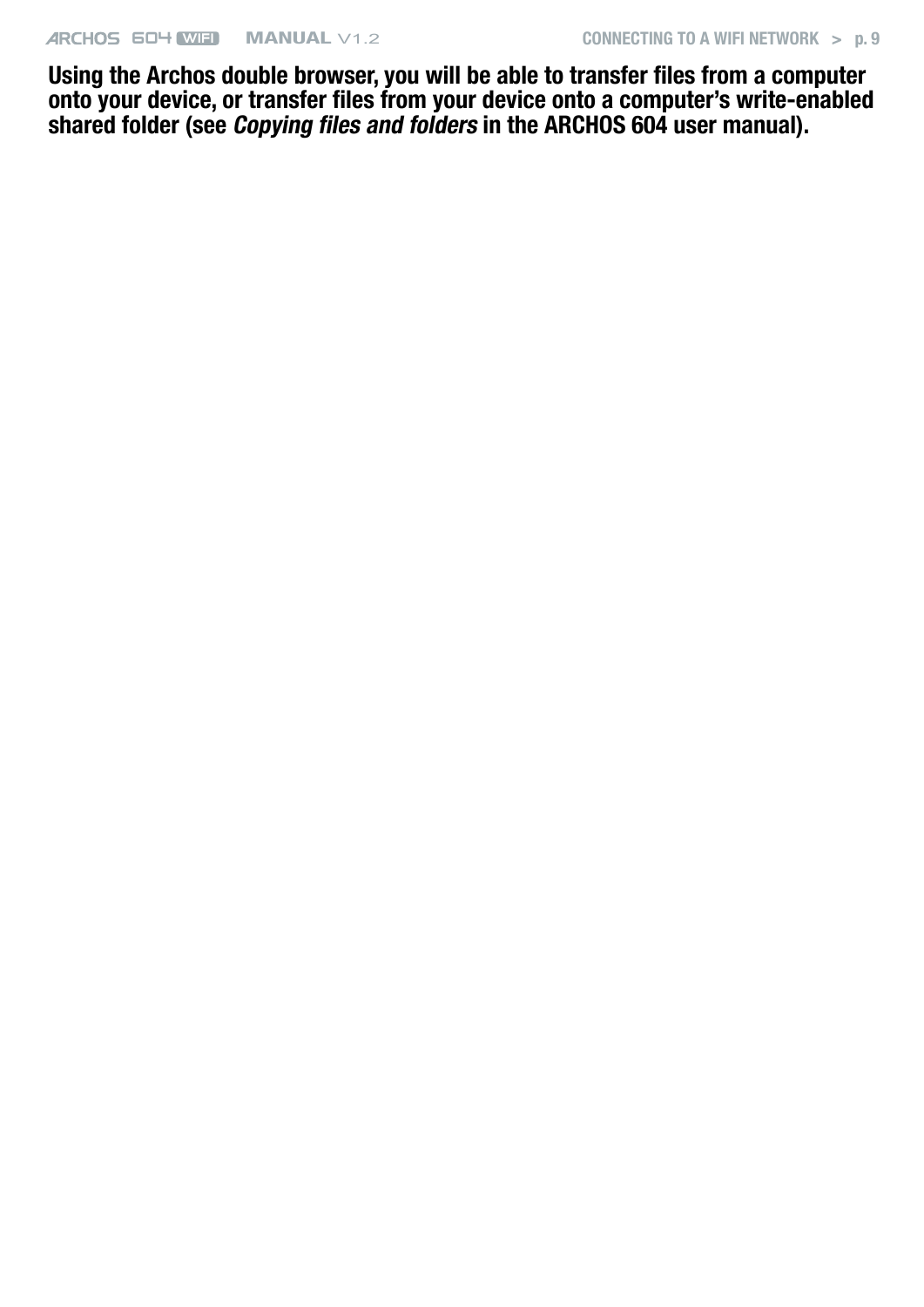# <span id="page-9-1"></span><span id="page-9-0"></span>2. BROWSING THE WEB WITH OPI



Your ARCHOS 604 WIFI features an Opera™ Web browser that was designed especially for this ARCHOS device. Opera™ allows you to browse Websites, read your e-mails, download content, etc.

## 2.1 LAUNCHING OPERA



From the Home Screen, highlight the Opera™ Icon and press OK, or tap directly on the icon.

- If you are already connected to a network, the Opera™ browser will simply open and you can start browsing the Web.
- If WiFi is not enabled or if you are not connected to a network, the device will scan for available networks and connect to a known network or display the list of available networks so that you can connect to one of them.
- Please note: not all wireless networks offer access to the Internet. Some WiFi networks only link several computers together, without any Internet connection.

# 2.2 Using Opera

You can use the Opera<sup>™</sup> Web browser to read your Web-based e-mail, view Web sites, download documents from the Internet, etc.

The Opera™ Web browser features "tabbed browsing". You can open several pages at the same time: they will appear in the tabs area, in the upper left corner of the screen. When several pages are open, simply tap on a tab to access the page that you want. See Opera<sup>™</sup> [Browser Menu Items](#page-10-0).

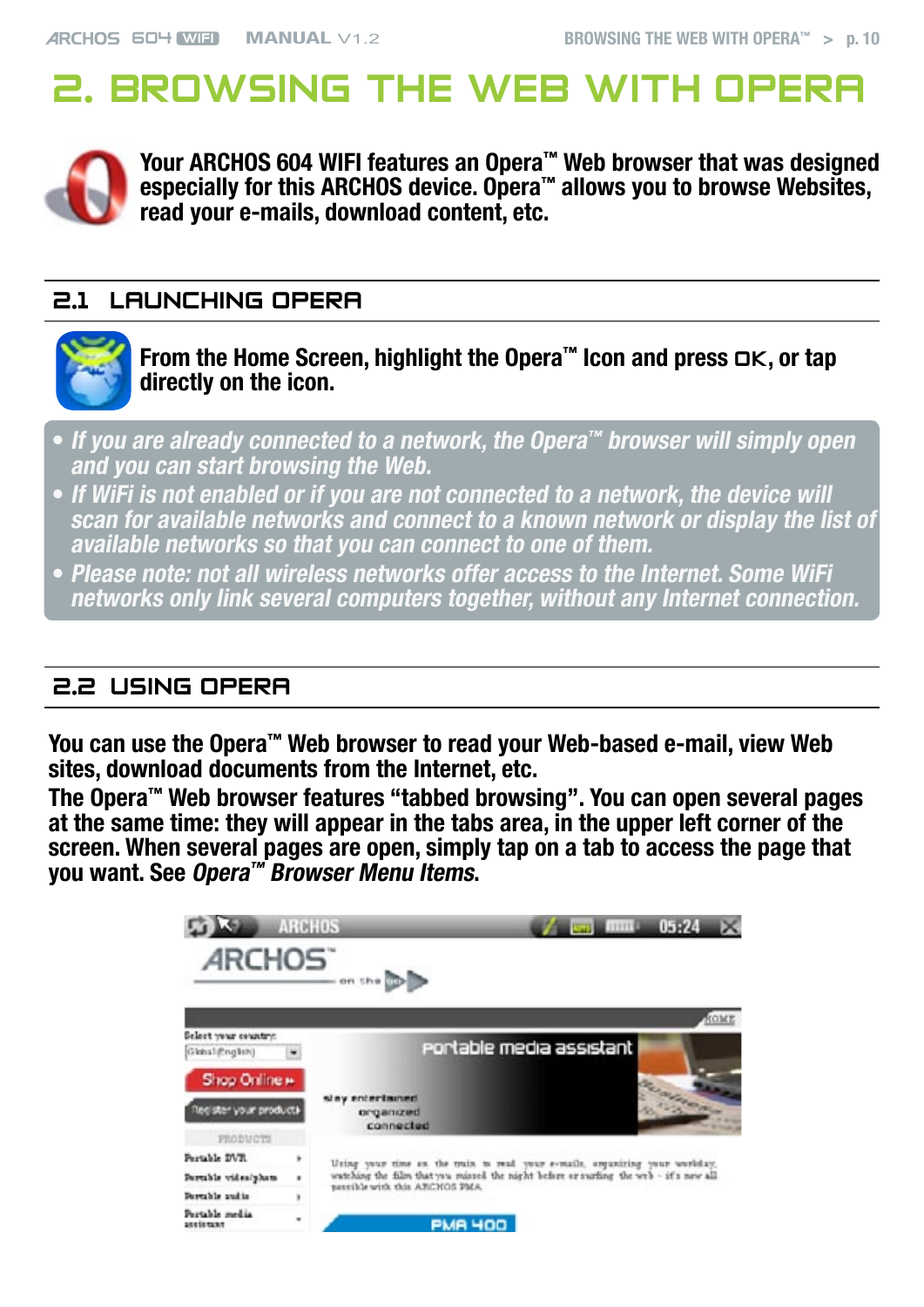#### Opera™ Browser Button Controls

# In the Opera™ browser, the buttons of your ARCHOS device will act as follows:



#### <span id="page-10-0"></span>Opera™ Browser Menu Items

| <b>ARCHOS</b>                            |                | <b>ARCHOS</b><br>on the <b>HD</b>                                                          | $0525$ $\times$<br>- 16210 |      |
|------------------------------------------|----------------|--------------------------------------------------------------------------------------------|----------------------------|------|
|                                          |                |                                                                                            | Zoom                       |      |
| Select your country:<br>Global (English) | $\blacksquare$ | portable media assi                                                                        | <b>Render Mode</b>         | 鳥    |
| Shop Online »                            |                |                                                                                            | Navigation                 |      |
| Register your products                   |                | stay entertained<br>organized                                                              | Tab                        |      |
| PRODUCTS                                 |                | conner,<br>Enter URL > Search                                                              | Home   Colo                |      |
| Portable DVR                             | ٠              | Using your time on the truin to read your e-mails,                                         | <b>Bookmarks</b>           |      |
| Portable video/photo                     | ٠              | watching the film that you missed the night before or su<br>passible with this ARCHOS PMA. |                            |      |
| Portable audio                           | ٠              |                                                                                            | Settings                   |      |
| Portable media<br>assistant              | ٠              | <b>PMA 400</b>                                                                             |                            | MFN. |

#### Zoom

- Zoom In: magnifies the current Web page.
- Zoom Out: unmagnifies the current Web page.
- Set zoom: allows you to set the zoom level directly by dragging a cursor. -

#### Render mode

- Changes the way the Web page is displayed. -
- Auto: will reformat the Web page to fit the width of your screen, so that no hori- zontal scrolling is necessary.
- Desktop: will display the Web page as on a large display. Vertical and Horizontal scrolling is necessary to view all parts of the page.

#### **Navigation**

- Back: will go back to the previous page that you browsed. -
- Forward: will go to the next page in your browsing history, if you used 'Back' before.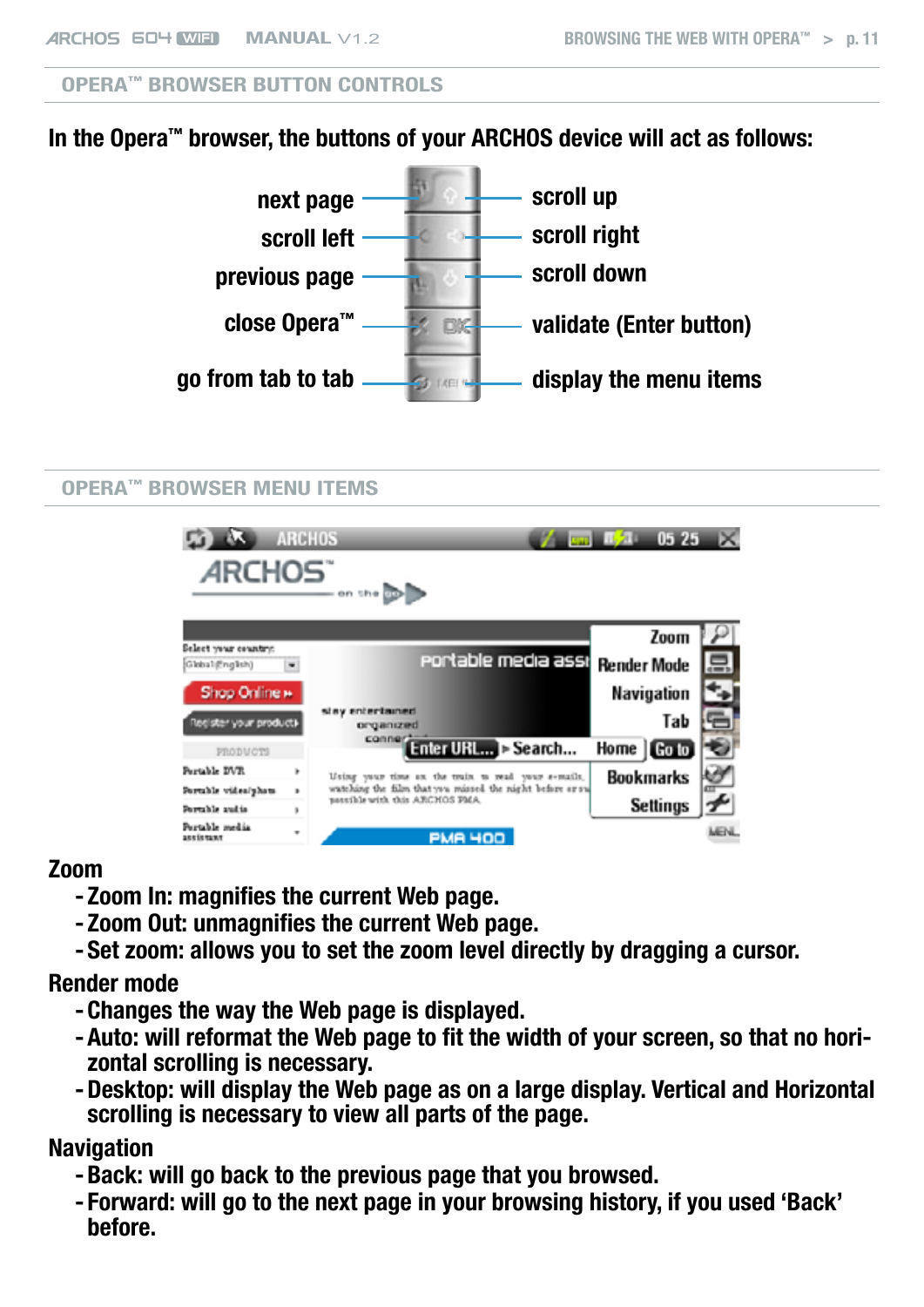- Stop: will stop loading the Web page.
- Reload: will refresh the current Web page.

## Tab

- Add: will open a new, empty tab in the tab area (top left of the screen). -
- Close: will close the current tab. -

## Go to

- Enter URL...: allows you to enter the address of a Web site you'd like to visit. Tap on the letters of the virtual keyboard to enter the address.
- Search...: allows you to search directly in one of the configured search engines. Tap on the letters of the virtual keyboard to enter your keywords.
- Home: will go to the Home page.

# Bookmarks

- will open the Bookmark manager. Here you can sort your bookmarks, delete them, etc.
- $-$  Select a bookmark and press  $\Box K$  to open this Web address in a new tab.
- You can also set your Home page: highlight a bookmarked Website and select the 'Set as Home Page' menu item.
- To go back to the Opera<sup> $m$ </sup> browser from the Bookmarks screen, press  $\boldsymbol{\times}$ .

# **Settings**

- will open the Opera™ settings screen. Here you can decide whether to block popup windows or not, and you can also delete your Internet history and cookies.
- To go back to the Opera™ browser from the Opera™ settings screen, press  $\boldsymbol{\mathsf{x}}$ .

Please note that some Web features requiring special plug-in software or Active X controls may not work in this special version of the Opera™ Web Browser.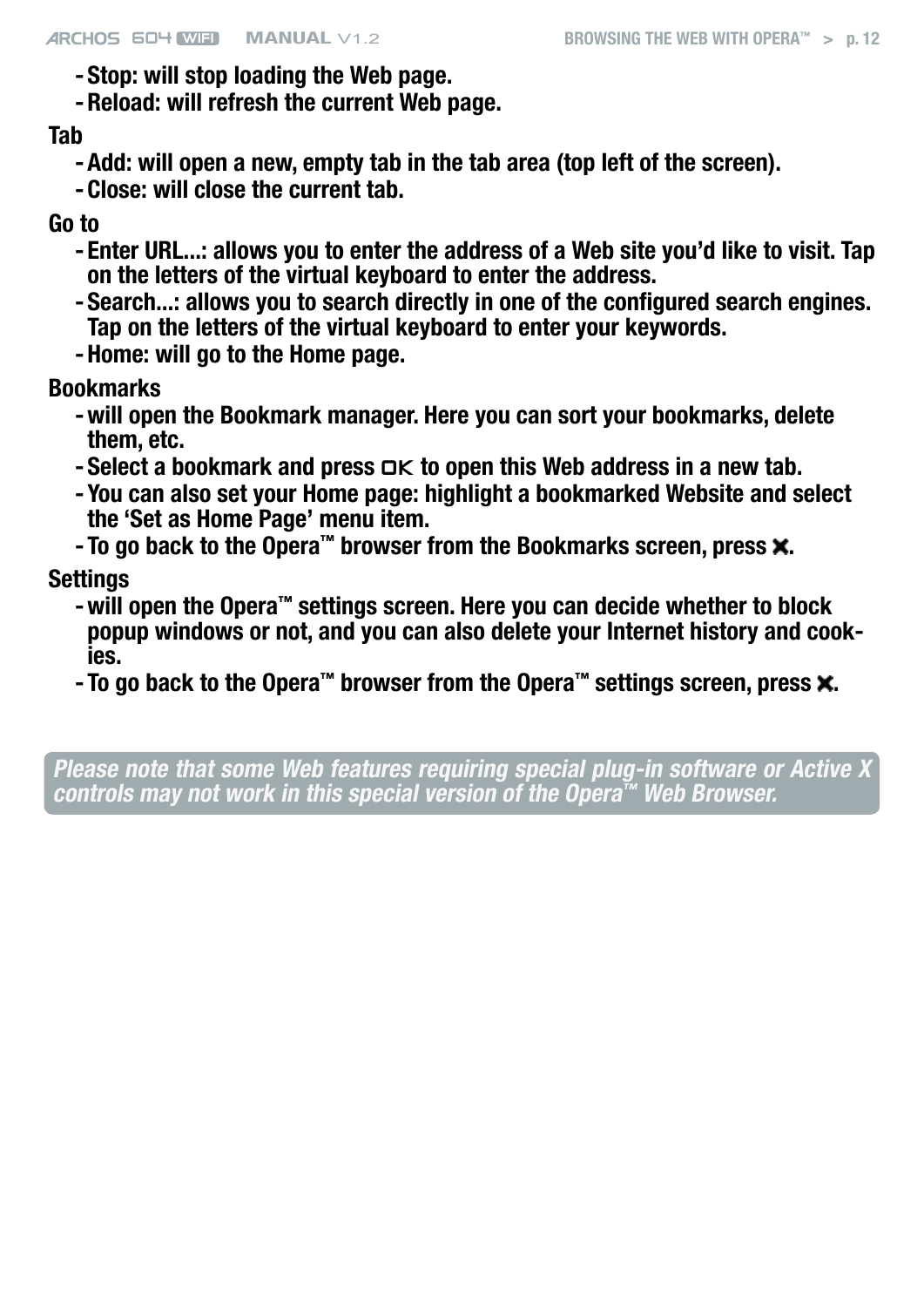# <span id="page-12-0"></span>3. Wireless File Server



Your ARCHOS 604 WiFi allows you to share files with other computers or 604 WiFi devices on a network.

Important: please check the applicable laws in your country or jurisdiction to know what media files you are allowed to share or copy.

# 3.1 File Server Settings

- First, you need to enable WiFi as shown in section 1.1, and connect to a network.
- You can then enable the file server directly by selecting the WiFi status  $\mathcal{F}$  menu item from the Home Screen, and pressing the 'Enable file server' button. While the file server is turned on, other functions of your device are disabled
- Your ARCHOS 604 WiFi's hard drive will then be accessible from your computer's network neighborhood.

If you want to set up your ARCHOS device to appear with a particular name in a particular workgroup on the network, press  $\phi$  to go to the setup screen, then select  $\overline{f}$ File server' and press  $\overline{O}$ K. You will see the following parameters:

- Workgroup: enter the name of the workgroup, using the virtual keyboard.
- Computer name: enter the name for the ARCHOS 604 WiFi device in the network, using the virtual keyboard. Normally, you do not need to change this parameter unless more than one ARCHOS 604 WiFi device is in the workgroup.
- Write access: 'On' will allow other computers to write to your ARCHOS 604 WiFi's hard drive. 'Off' will prevent other computers from writing to your disk.
- Password: only appears if the 'Write access' parameter is set to 'On'. Type in the password for other computers to be able to write to your hard drive.
- Enable file server: press this button to turn on the file server.

| Wireless file server       |                 |  |
|----------------------------|-----------------|--|
| Workgroup                  | <b>ARCHOS</b>   |  |
| <b>Computer name</b>       | <b>AGO WIFI</b> |  |
| Write access               | On              |  |
| <b>Password</b>            | media           |  |
| <b>Enable file servers</b> |                 |  |

Note: some networks filter MAC addresses. You can find your device's MAC address in the System Settings screen.